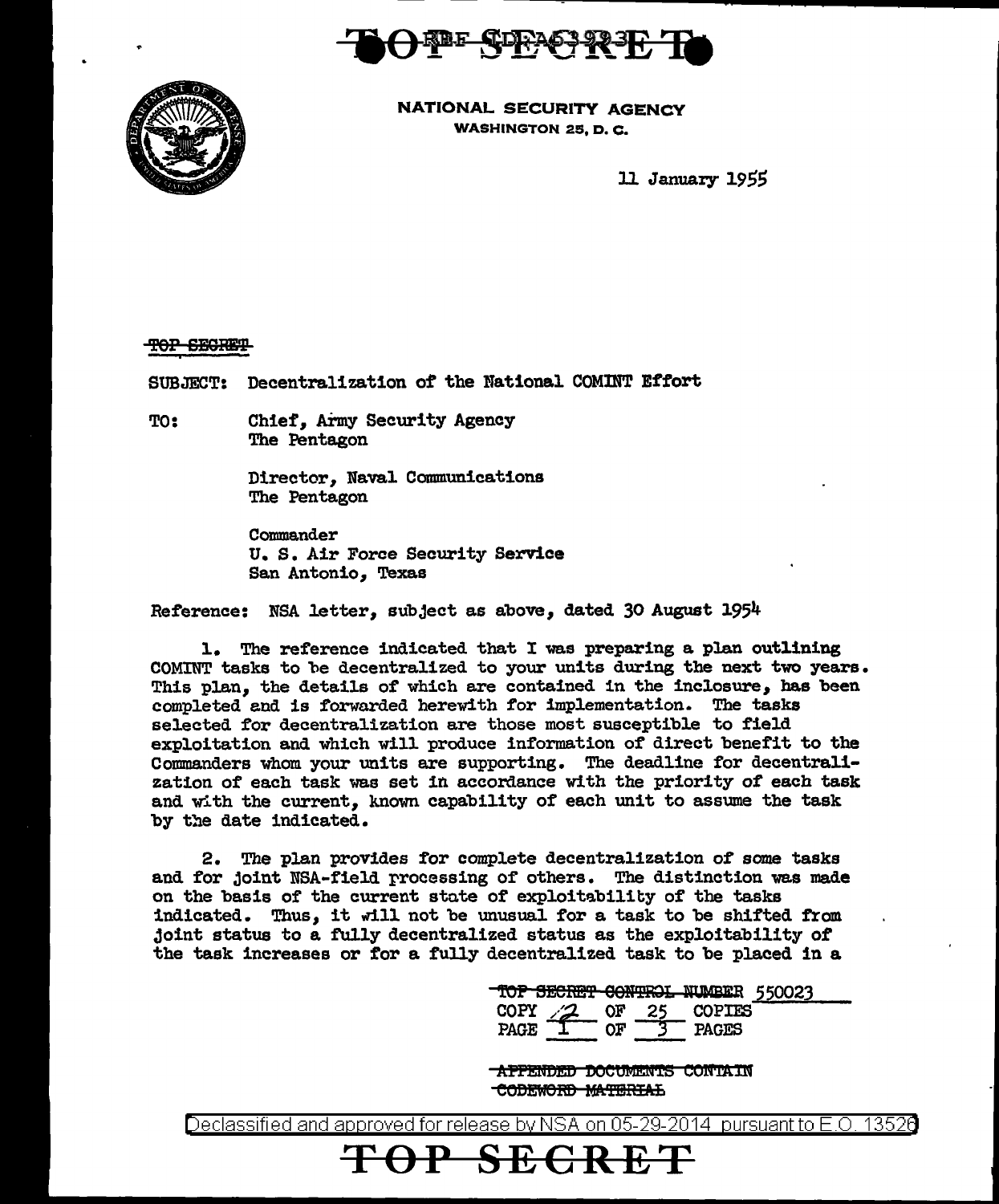## **DEF CORAGES**

## TOP SECRET

joint processing status if the exploitability decreases. It is emphasized, however, that all of the tasks listed, whether scheduled for eventual full decentralization or not, will be handled on a joint responsibility basis from the moment you are able to begin your initial effort on each task until you have acquired all of your personnel for the task or the deadline date for actual decentralization arrives, whichever is sooner. In this way, we can not only launch a'more extensive and representative field operation et the earliest practicable date, but we can also accelerate the pace at which your units are placed in a state of wartime readiness.

3. The personnel figures reflected in the plan represent the minimum numbers required for each task to insure adequate daily cove1age seven days a week and are additional requirements above those required for tasks previously decentralized. For your planning purposes, therefore, it will be necessary to apply a realistic additional fector to the personnel estimates to compensate for losses caused by leaves. troop-training, on-job instruction, military work details, etc. The plan provides estimates for specialist personnel only and does not include clerica1 or other personnel required for ancillary duties.

4. You are requested to furnish me with the folloving information at the earliest practicable date:

a. Your capability to meet or better the deadlines set for full decentralization;

b. Your estimates of the numbers of specialist personnel required after you have applied the additional factor mentioned in paragraph 3 above;

c. Your estimate of the numbers of clerical and other nonspecialist personnel required to accomplish the assigned tasks.

**TOP SECRET** 

TOP GEGRET CONTROL NUMBER 550023 COPY  $/2$  OF 25 COPIES PAGE 2 OF 3 PAGES

**-APPENDED DOCUMENTS CONTAIN-**SOBEWORD MATERIAL